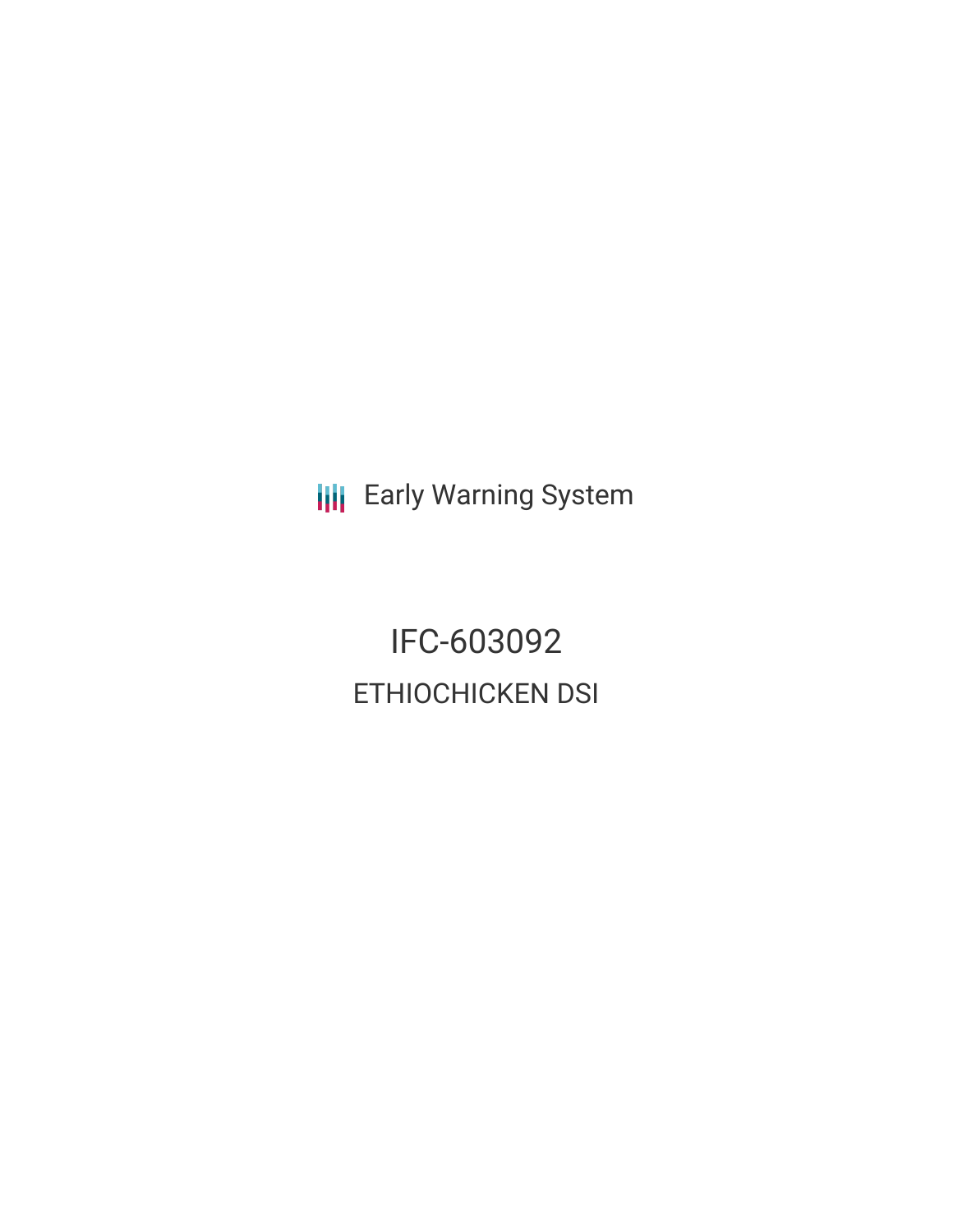

# **Quick Facts**

| <b>Countries</b>              | Ethiopia                                |
|-------------------------------|-----------------------------------------|
| <b>Financial Institutions</b> | International Finance Corporation (IFC) |
| <b>Status</b>                 | Active                                  |
| <b>Bank Risk Rating</b>       | U                                       |
| <b>Voting Date</b>            | 2019-05-22                              |
| <b>Borrower</b>               | <b>ETHIOCHICKEN</b>                     |
| <b>Sectors</b>                | Agriculture and Forestry                |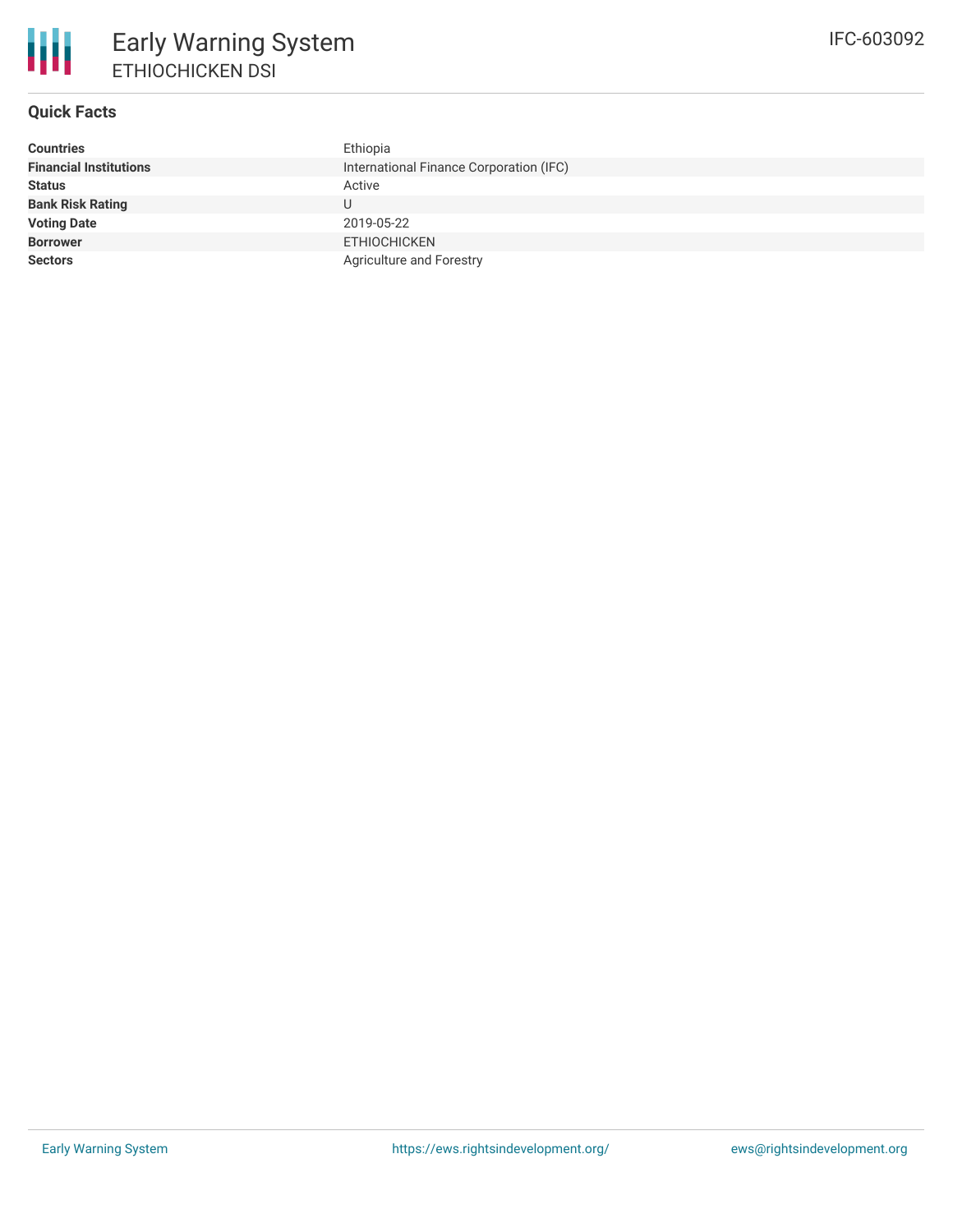## **Project Description**

The objective of the project is to increase the availability of poultry products into the rural market through professionalizing the distribution system of improved poultry breeds and feed in four main regions of the country.

The project activities will be implemented jointly with ETHIOCHICKEN over 3 years.

The project will engage mainly with the client and its distribution system (i.e. poultry agents and feed dealers) to strengthen its operation and facilitate its growth. The advisory project comes before the IFC investment, to demonstrate the viability of such innovative business model and its potential replication for development impact.

The project will have two main objectives:

1. Increase the effectiveness and professionalize 1,000 Ethiochicken agents and 70 feed dealers through customized training and coaching

2. Design input sourcing business model for feedmill aimed at improving quality through better management and storage.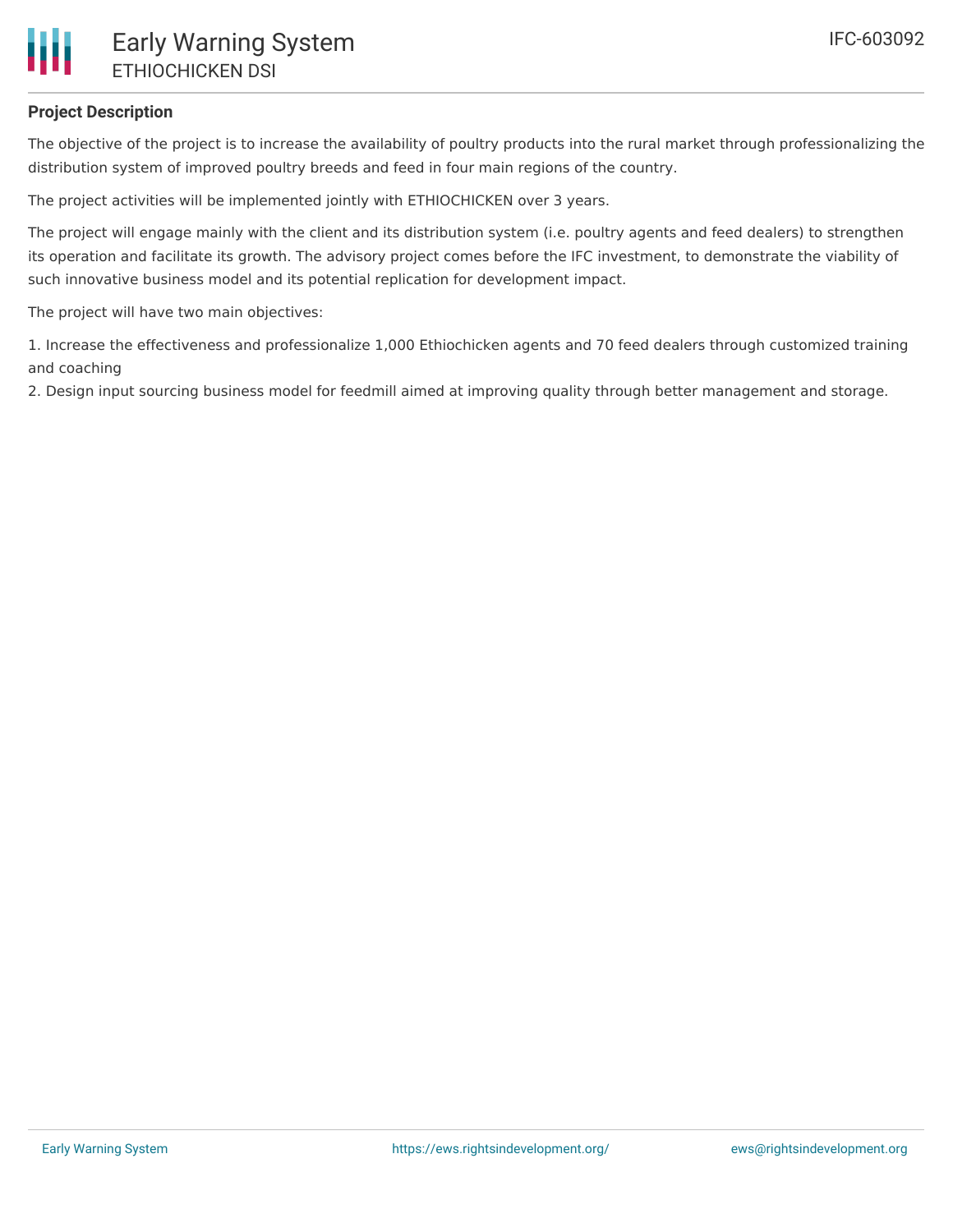# **People Affected By This Project**

The objective of the project is to increase the availability of poultry products into the rural market through professionalizing the distribution system of improved

poultry breeds and feed in four main regions of the country.

The project activities will be implemented jointly with ETHIOCHICKEN over 3 years.

The project will engage mainly with the client and its distribution system (i.e. poultry agents and feed dealers) to strengthen its operation and facilitate its growth.

The advisory project comes before the IFC investment, to demonstrate the viability of such innovative business model and its potential replication for development

impact.

The project will have two main objectives:

1. Increase the effectiveness and professionalize 1000 Ethiochicken poultry agents and 70 feed dealers through customized training and coaching

2.Design input sourcing business model for feedmill aimed at improving quality through better management and storage.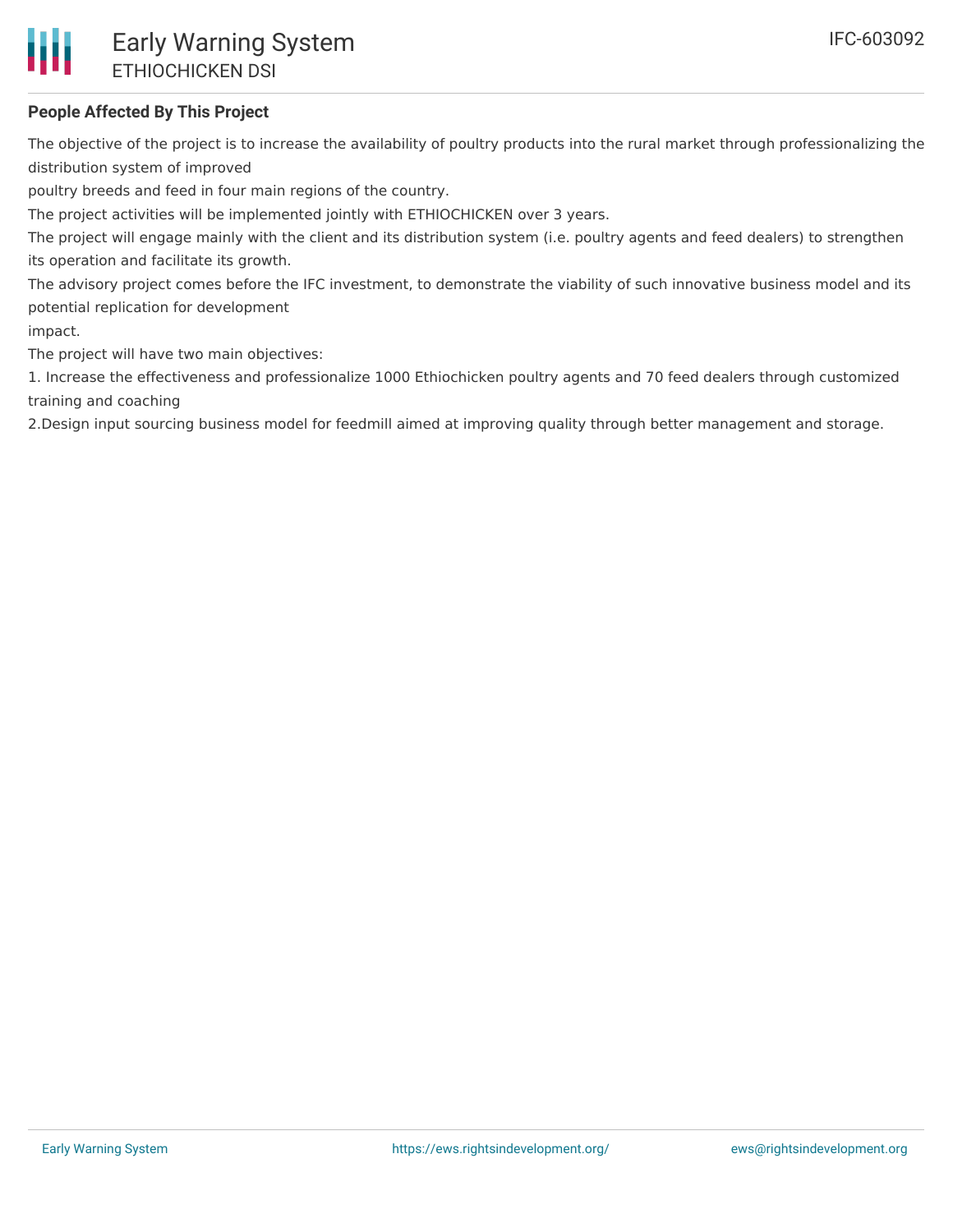## **Investment Description**

• International Finance Corporation (IFC)

No investment type available at the time of the snapshot